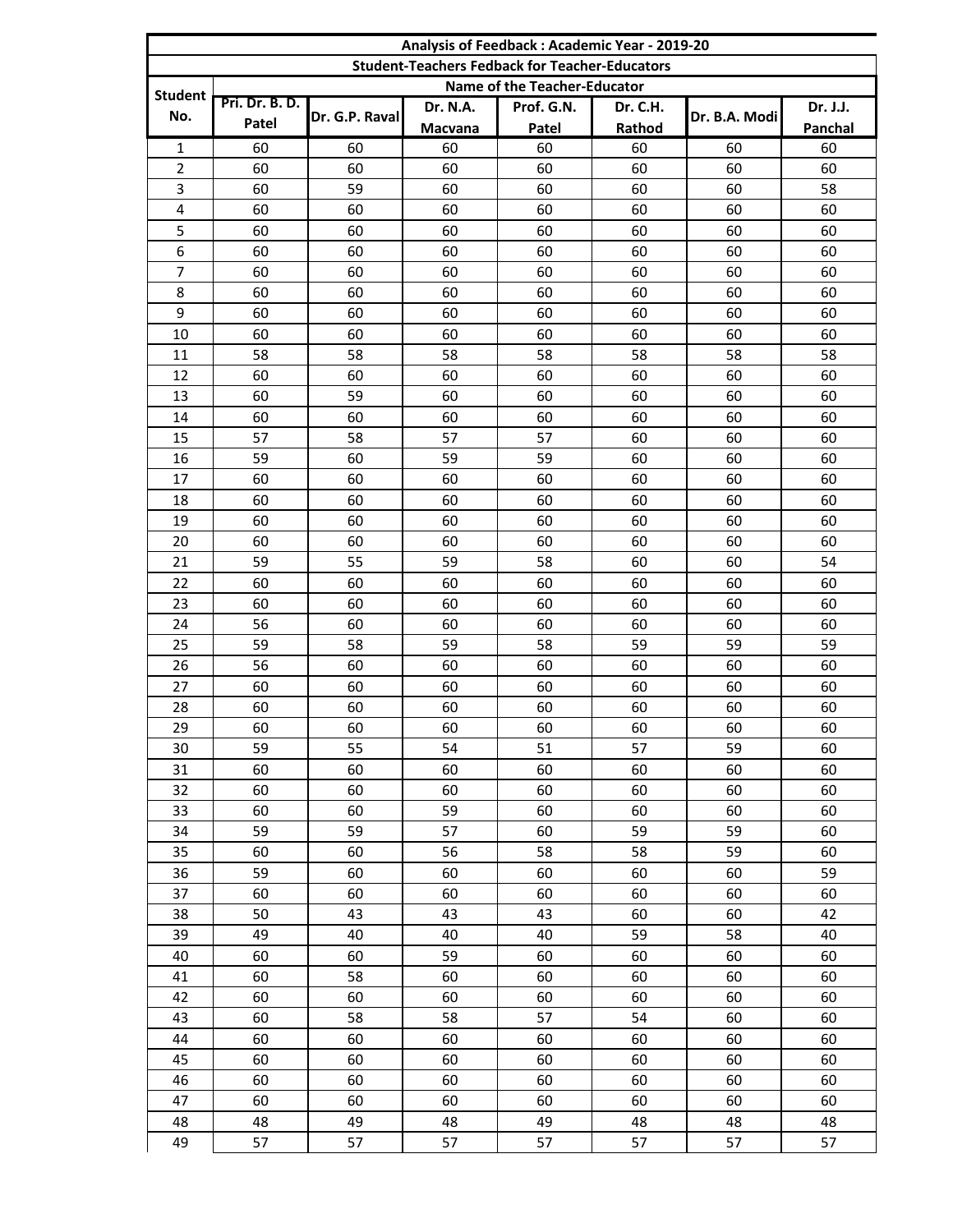| N                | 49               | 49               | 49               | 49               | 49               | 49               | 49               |
|------------------|------------------|------------------|------------------|------------------|------------------|------------------|------------------|
| Sum              | 2885             | 2866             | 2863             | 2865             | 2909             | 2917             | 2875             |
| Mean             | 58.88            | 58.49            | 58.43            | 58.47            | 59.37            | 59.53            | 58.67            |
| <b>SD</b>        | 2.75             | 4.03             | 4.09             | 4.13             | 1.99             | 1.79             | 4.18             |
| SD <sup>2</sup>  | 7.57             | 16.26            | 16.75            | 17.09            | 3.95             | 3.21             | 17.43            |
| $Q_1$            | 59               | 59               | 59               | 60               | 60               | 60               | 60               |
| $Q_3$            | 60               | 60               | 60               | 60               | 60               | 60               | 60               |
| Q                | 0.5              | 0.5              | 0.5              | $\bf{0}$         | $\bf{0}$         | 0                | 0                |
| Max              | 60               | 60               | 60               | 60               | 60               | 60               | 60               |
| Min              | 48               | 40               | 40               | 40               | 48               | 48               | 40               |
| <b>Median</b>    | 60               | 60               | 60               | 60               | 60               | 60               | 60               |
| Percent<br>age   | 98.13            | 97.48            | 97.38            | 97.45            | 98.95            | 99.22            | 97.79            |
| Avarage<br>Grade | A                | A                | A                | A                | A                | A                | A                |
| <b>Result</b>    | <b>Very</b>      | <b>Very</b>      | <b>Very</b>      | <b>Very</b>      | <b>Very</b>      | Very             | <b>Very</b>      |
|                  | <b>Excellent</b> | <b>Excellent</b> | <b>Excellent</b> | <b>Excellent</b> | <b>Excellent</b> | <b>Excellent</b> | <b>Excellent</b> |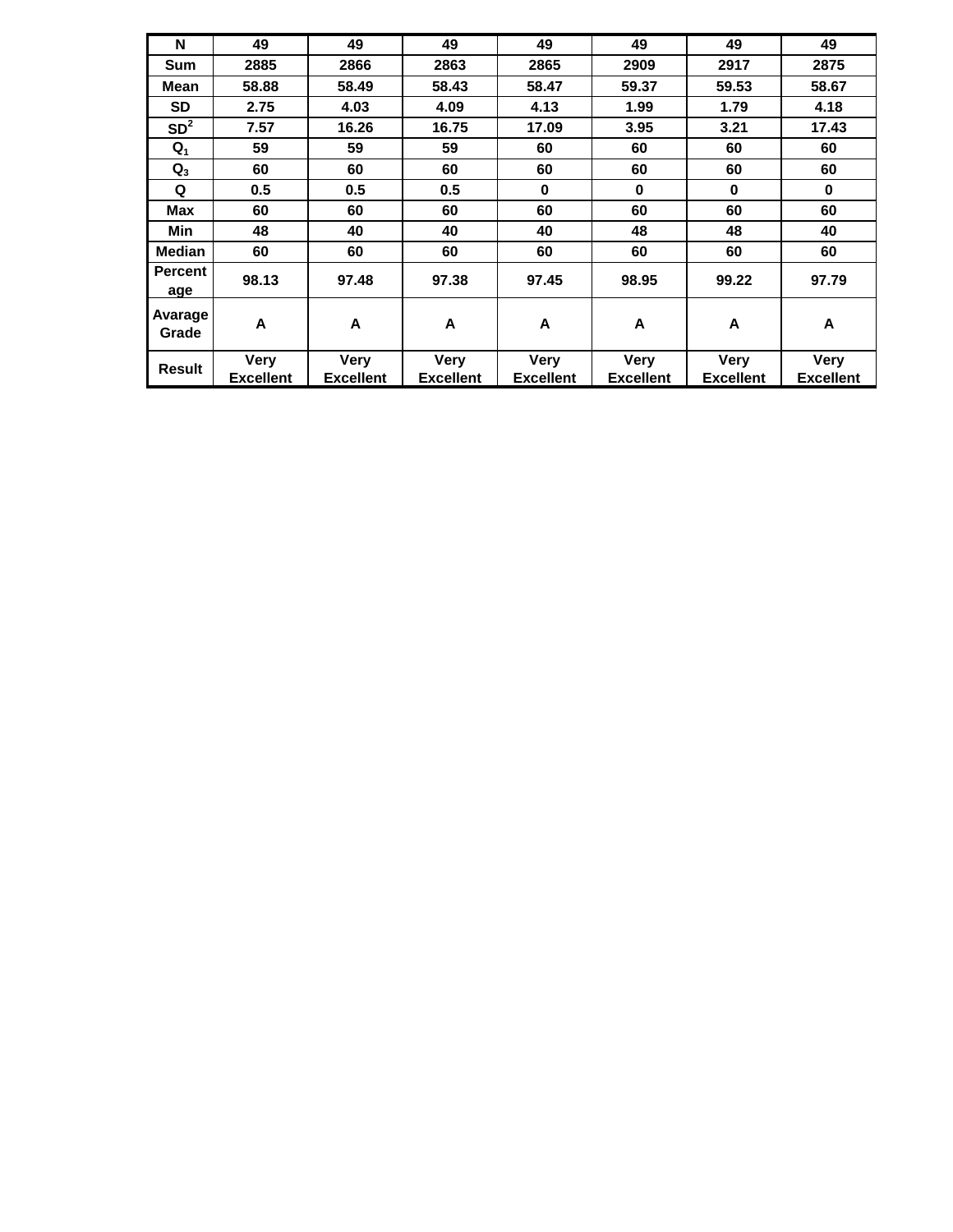| Student                    |
|----------------------------|
| <b>Teachers</b>            |
| <b>Fedback on</b>          |
| Curriculum                 |
| $\overline{27}$            |
| 32                         |
| 32                         |
| 32                         |
| _<br>29                    |
| 32                         |
|                            |
| $\ddot{\phantom{0}}$<br>32 |
| 32                         |
| _<br>32                    |
| 32                         |
| 32                         |
| 32                         |
| .<br>32                    |
| $3\overline{2}$            |
| 30                         |
| 32                         |
| 32                         |
| 29                         |
| 32                         |
| 27                         |
| 32                         |
| _<br>32                    |
| $\overline{32}$            |
| 28                         |
|                            |
| 32                         |
| 32                         |
| 32                         |
| 32                         |
| 31                         |
| $^{27}$                    |
| 31                         |
| $\overline{32}$            |
| í<br>32                    |
| 30                         |
| 28                         |
| 32                         |
| $\overline{32}$<br>í       |
| 32                         |
| 32                         |
| 32                         |
| 29                         |
| 32                         |
|                            |
| 32                         |
| 24                         |
| 28                         |
| 32                         |
| 31                         |
| 19                         |
| 19                         |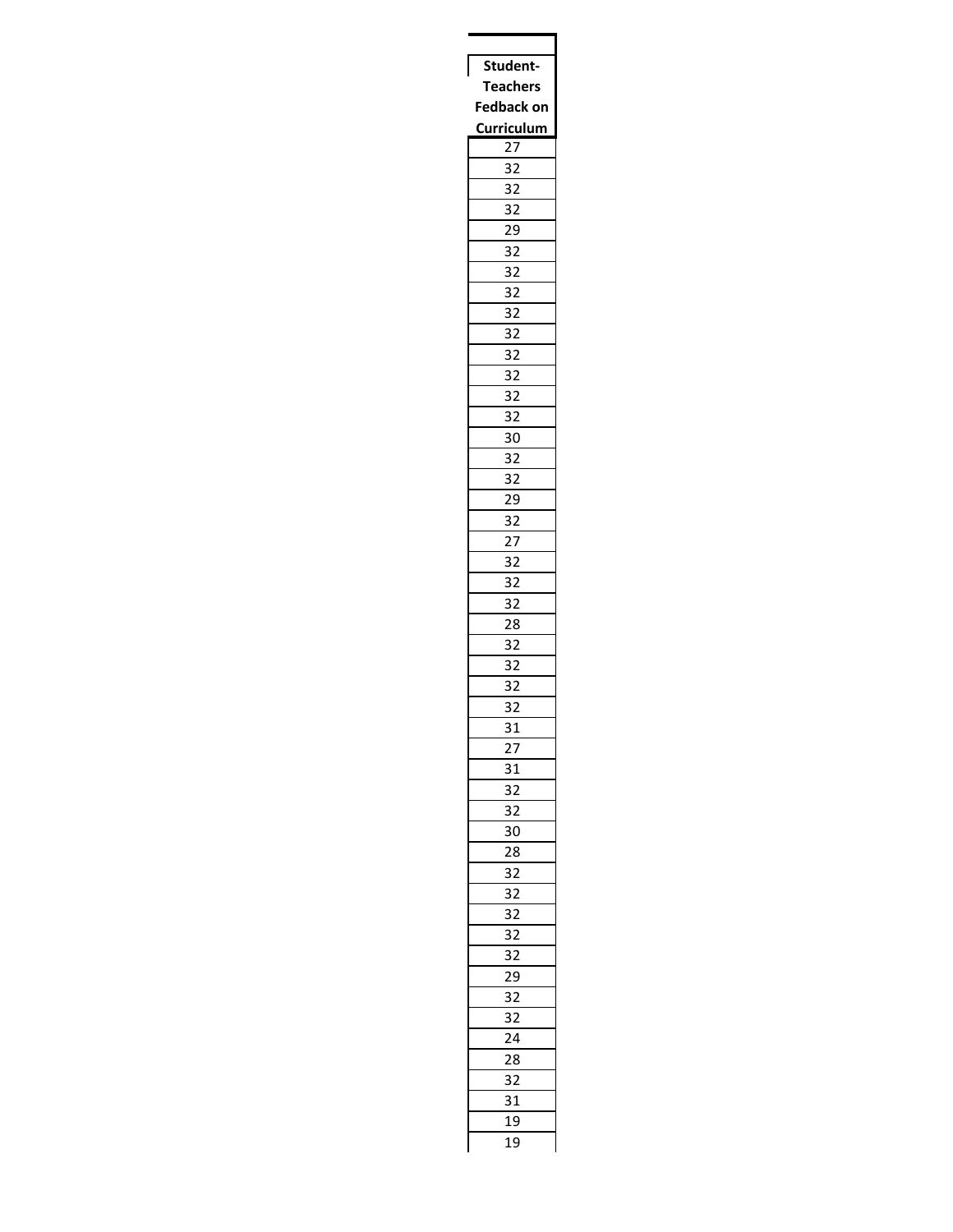| 49        |
|-----------|
| 1491      |
| 30.43     |
| 3.03      |
| 9.21      |
| 30        |
| 32        |
| 1         |
| 32        |
| 19        |
| 32        |
| 95.09     |
| Δ         |
| Very      |
| Excellent |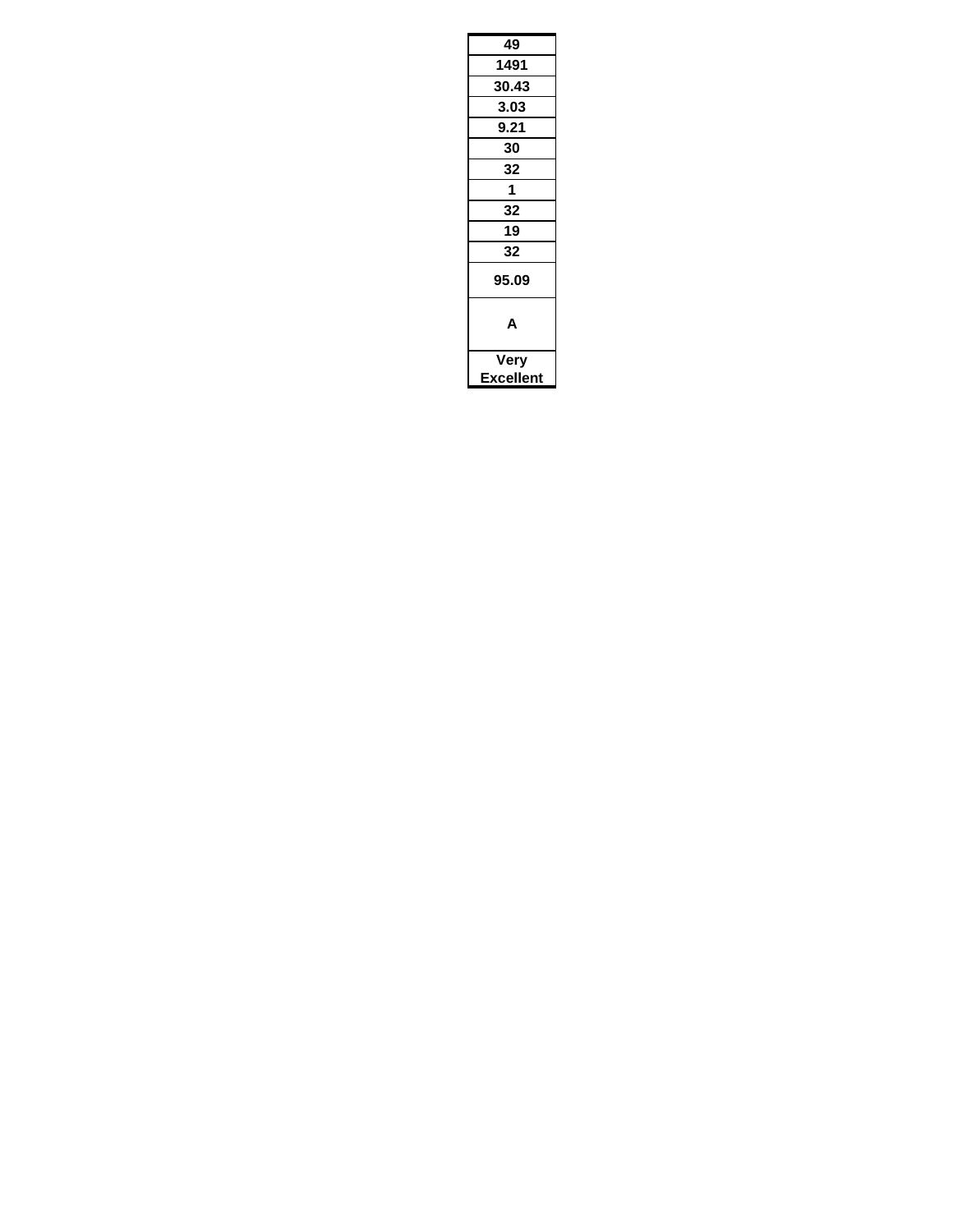|                    | Analysis of Feedback: Academic Year - 2019-20       |                 |                   |                   |                    |                   |                   |                |
|--------------------|-----------------------------------------------------|-----------------|-------------------|-------------------|--------------------|-------------------|-------------------|----------------|
|                    | <b>Student-Teachers Fedback for the Institution</b> |                 |                   |                   |                    |                   |                   |                |
|                    |                                                     |                 |                   |                   | Name of the Factor |                   |                   |                |
|                    | Physical                                            | <b>Teaching</b> | <b>ITE</b>        | Co-curicular      | Code of            | <b>Administr</b>  | Hostel            | Co-operation   |
|                    | <b>Facilities</b>                                   | <b>Learning</b> | <b>Facilities</b> | <b>Activities</b> | Conduct of         | ative             | <b>Facilities</b> | of the         |
| <b>Student No.</b> |                                                     | <b>Process</b>  |                   | and               | the                | <b>Matters of</b> |                   | Governing      |
|                    |                                                     |                 |                   | Administarti      | Institute          | the               |                   | Body of the    |
|                    |                                                     |                 |                   | on                |                    | Institute         |                   | <b>College</b> |
|                    |                                                     |                 |                   |                   |                    |                   |                   |                |
| $\mathbf{1}$       | 25                                                  | 25              | 25                | 25                | 25                 | 25                | 29                | 25             |
| $\overline{2}$     | 25                                                  | 25              | 25                | 25                | 25                 | 25                | 30                | 25             |
| 3                  | 21                                                  | 24              | 20                | 20                | 25                 | 25                | 24                | 25             |
| 4                  | 25                                                  | 25              | 25                | 25                | 25                 | 25                | 30                | 24             |
| 5                  | 25                                                  | 25              | 25                | 25                | 25                 | 25                | 30                | 25             |
| 6                  | 25                                                  | 25              | 25                | 25                | 25                 | 25                | 30                | 25             |
| $\overline{7}$     | 25                                                  | 25              | 25                | 25                | 25                 | 25                | 30                | 25             |
| 8                  | 25                                                  | 25              | 25                | 25                | 25                 | 25                | 30                | 25             |
| 9                  | 25                                                  | 25              | 25                | 25                | 25                 | 25                | 30                | 25             |
| 10                 | 23                                                  | 20              | 20                | 24                | 25                 | 22                | 22                | 22             |
| 11                 | 25                                                  | 25              | 25                | 25                | 25                 | 25                | 28                | 25             |
| 12                 | 25                                                  | 25              | 25                | 25                | 25                 | 25                | 30                | 25             |
| 13                 | 20                                                  | 24              | 20                | 24                | 25                 | 22                | 17                | 20             |
| 14                 | 25                                                  | 23              | 25                | 25                | 25                 | 25                | 27                | 25             |
| 15                 | 25                                                  | 25              | 25                | 25                | 25                 | 25                | 30                | 25             |
| 16                 | 24                                                  | 25              | 24                | 25                | 25                 | 24                | 28                | 24             |
| 17                 | 25                                                  | 25              | 25                | 25                | 25                 | 25                | 30                | 25             |
| 18                 | 20                                                  | 20              | 20                | 25                | 25                 | 23                | 24                | 20             |
| 19                 | 25                                                  | 25              | 25                | 25                | 25                 | 25                | 30                | 25             |
| 20                 | 25                                                  | 23              | 25                | 25                | 25                 | 25                | 28                | 24             |
| 21                 | 25                                                  | 25              | 23                | 24                | 25                 | 24                | 29                | 25             |
| 22                 | 22                                                  | 24              | 21                | 25                | 23                 | 25                | 25                | 22             |
| 23                 | 25                                                  | 25              | 25                | 25                | 25                 | 25                | 30                | 25             |
| 24                 | 25                                                  | 25              | 25                | 25                | 25                 | 25                | 30                | 25             |
| 25                 | 25                                                  | 25              | 25                | 25                | 25                 | 25                | $30\,$            | 25             |
| 26                 | 23                                                  | 25              | 25                | 25                | 25                 | 25                | 30                | 25             |
| 27                 | 25                                                  | 25              | 25                | 25                | 25                 | 25                | 30                | 25             |
| 28                 | 25                                                  | 25              | 25                | 25                | 25                 | 25                | 29                | 25             |
| 29                 | 25                                                  | 25              | 25                | 25                | 25                 | 25                | 30                | 25             |
| 30                 | 23                                                  | 23              | 21                | 25                | 25                 | 23                | 23                | 25             |
| 31                 | 25                                                  | 21              | 21                | 23                | 22                 | 23                | 27                | 23             |
| 32                 | 24                                                  | 25              | 24                | 24                | 25                 | 25                | 25                | 22             |
| 33                 | 25                                                  | 25              | 25                | 25                | 25                 | 25                | 30                | 25             |
| 34                 | 25                                                  | 25              | 25                | 25                | 25                 | 25                | 30                | 25             |
| 35                 | 25                                                  | 25              | 25                | 25                | 25                 | 25                | 30                | 25             |
| 36                 | 25                                                  | 23              | 25                | 25                | 25                 | 25                | 24                | 24             |
| 37                 | 25                                                  | 25              | 25                | 25                | 25                 | 25                | 30                | 25             |
| 38                 | 25                                                  | 25              | 25                | 25                | 25                 | 25                | 30                | 25             |
| 39                 | 24                                                  | 25              | 25                | 25                | 25                 | 24                | 27                | 25             |
| 40                 | 17                                                  | 21              | 20                | 23                | 25                 | 23                | 27                | 24             |
| 41                 | 24                                                  | 23              | 20                | 23                | 24                 | 23                | 26                | 23             |
| 42                 | 25                                                  | 25              | 23                | 25                | 25                 | 25                | 26                | 25             |
| 43                 | 25                                                  | 25              | 25                | 25                | 25                 | 25                | 30                | 25             |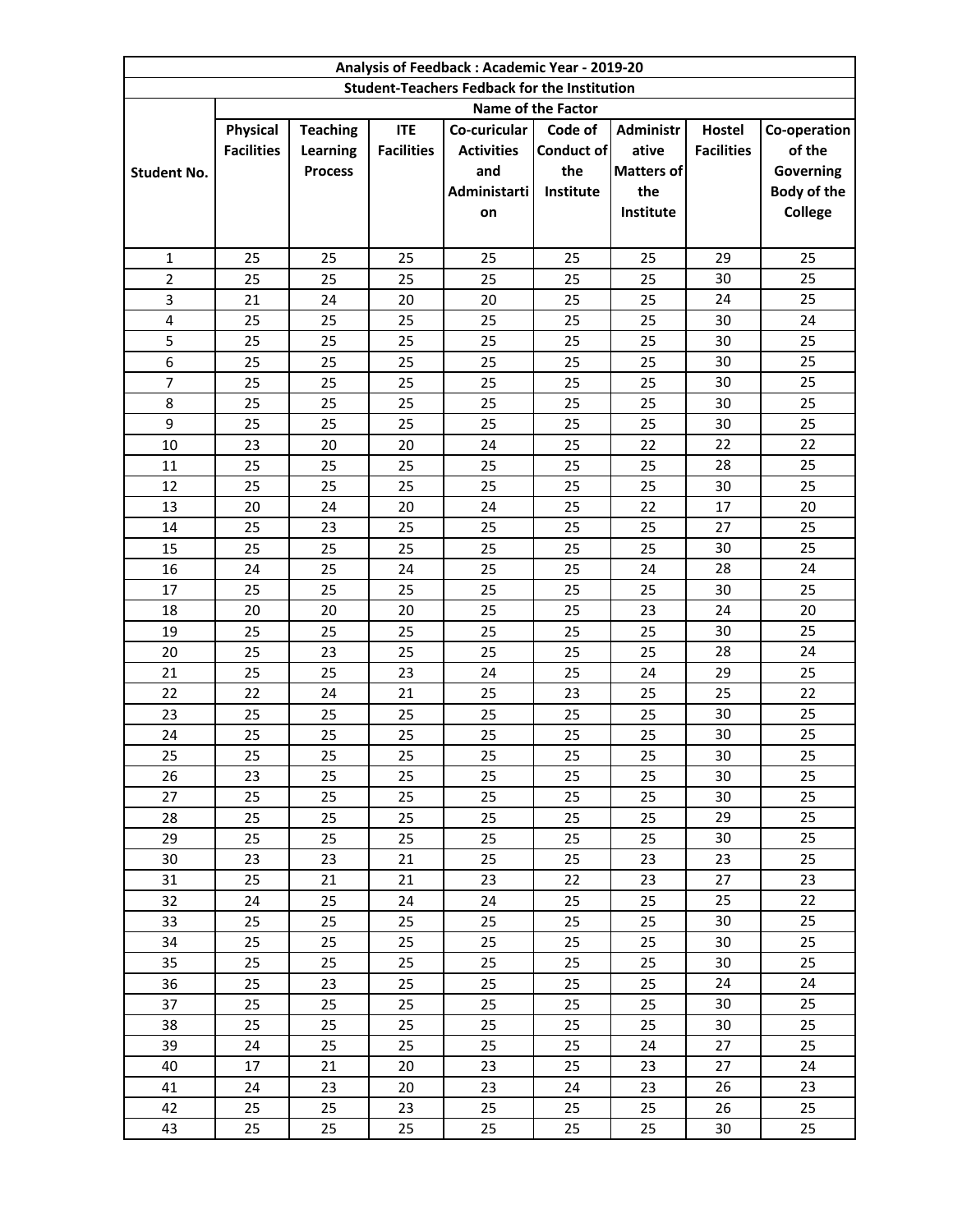| 44               | 23                              | 25                              | 25                              | 25                              | 25                              | 25                              | 30                              | 25                              |
|------------------|---------------------------------|---------------------------------|---------------------------------|---------------------------------|---------------------------------|---------------------------------|---------------------------------|---------------------------------|
| 45               | 17                              | 19                              | 15                              | 20                              | 20                              | 20                              | 18                              | 15                              |
| 46               | 17                              | 19                              | 15                              | 20                              | 20                              | 19                              | 18                              | 17                              |
| 47               | 18                              | 19                              | 15                              | 20                              | 20                              | 20                              | 18                              | 15                              |
| 48               | 25                              | 25                              | 25                              | 25                              | 25                              | 25                              | 30                              | 25                              |
| 49               | 24                              | 25                              | 25                              | 22                              | 25                              | 25                              | 26                              | $\overline{25}$                 |
| N                | 49                              | 49                              | 49                              | 49                              | 49                              | 49                              | 49                              | 49                              |
| <b>Sum</b>       | 1164                            | 1176                            | 1147                            | 1192                            | 1204                            | 1190                            | 1345                            | 1169                            |
| <b>Mean</b>      | 23.76                           | 24                              | 23.41                           | 24.33                           | 24.57                           | 24.29                           | 27.45                           | 23.86                           |
| <b>SD</b>        | 2.33                            | 1.85                            | 2.83                            | 1.46                            | 1.29                            | 1.46                            | 3.69                            | 2.46                            |
| SD <sup>2</sup>  | 5.44                            | 3.42                            | 8                               | 2.14                            | 1.67                            | 2.13                            | 13.59                           | 6.04                            |
| $Q_1$            | 24                              | 24                              | 23                              | 25                              | 25                              | 24                              | 26                              | 24                              |
| $Q_3$            | 25                              | 25                              | 25                              | 25                              | 25                              | 25                              | 30                              | 25                              |
| Q                | 0.5                             | 0.5                             | 1                               | $\bf{0}$                        | $\bf{0}$                        | 0.5                             | $\mathbf{2}$                    | 0.5                             |
| Max              | 25                              | 25                              | 25                              | 25                              | 25                              | 25                              | 30                              | 25                              |
| Min              | 17                              | 19                              | 15                              | 20                              | 20                              | 19                              | 17                              | 15                              |
| <b>Median</b>    | 25                              | 25                              | 25                              | 25                              | 25                              | 25                              | 30                              | 25                              |
| Percentage       | 95.02                           | 96                              | 93.63                           | 97.31                           | 98.29                           | 97.14                           | 91.5                            | 95.43                           |
| Avarage<br>Grade | A                               | A                               | A                               | A                               | A                               | A                               | A                               | A                               |
| <b>Result</b>    | <b>Very</b><br><b>Excellent</b> | <b>Very</b><br><b>Excellent</b> | <b>Very</b><br><b>Excellent</b> | <b>Very</b><br><b>Excellent</b> | <b>Very</b><br><b>Excellent</b> | <b>Very</b><br><b>Excellent</b> | <b>Very</b><br><b>Excellent</b> | <b>Very</b><br><b>Excellent</b> |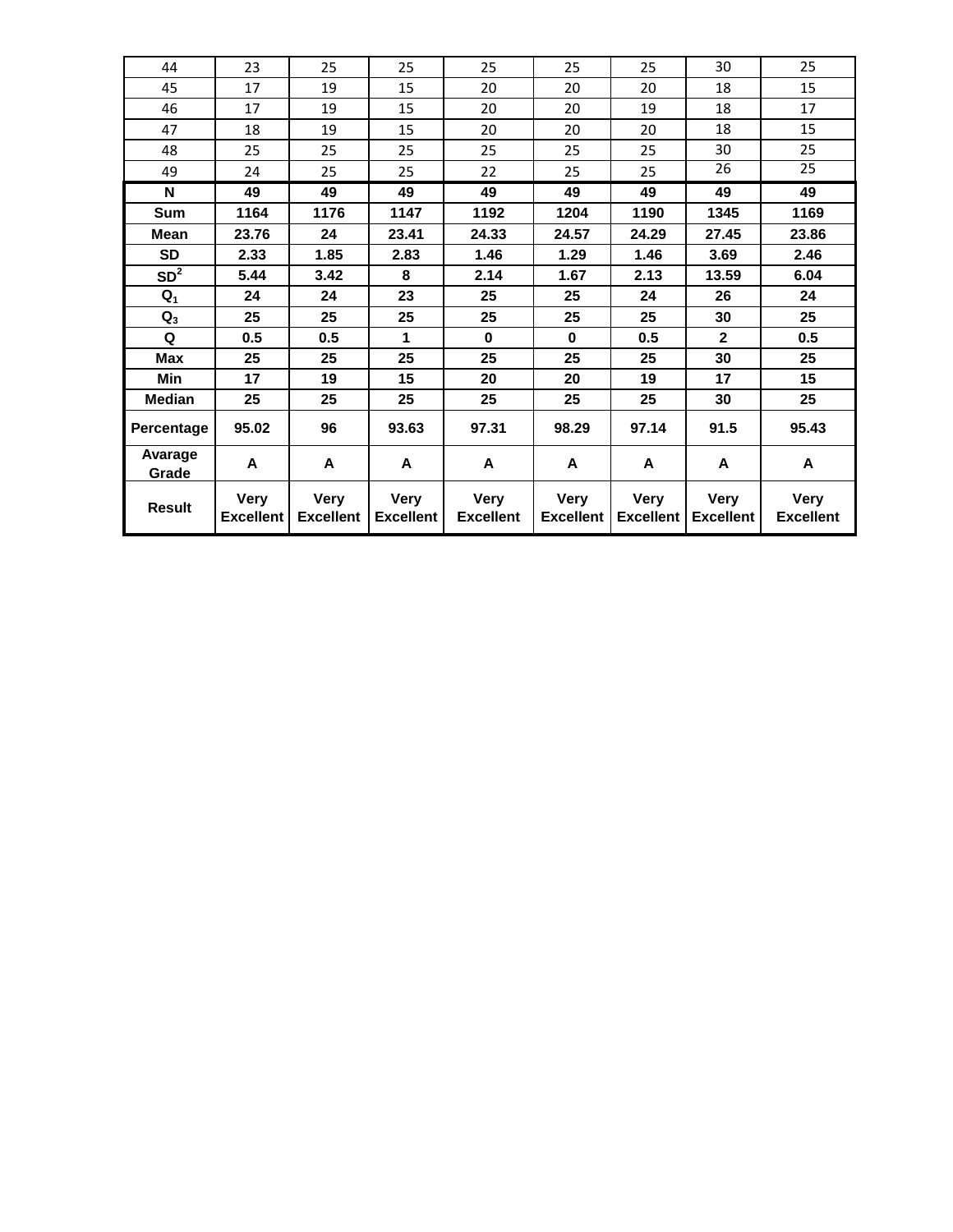| Analysis of Feedback: Academic Year - 2019-20 |                                                                  |                                      |                    |                |  |  |  |
|-----------------------------------------------|------------------------------------------------------------------|--------------------------------------|--------------------|----------------|--|--|--|
|                                               | Feedback by Stakeholders for the College Teaching and Activities |                                      |                    |                |  |  |  |
|                                               |                                                                  | <b>Name of Group of Stakeholders</b> |                    |                |  |  |  |
| Sr. No.                                       |                                                                  | <b>Teacher</b>                       | Alumni             |                |  |  |  |
|                                               | <b>College</b><br><b>Management</b>                              | <b>Educators</b>                     | <b>Association</b> | <b>Parents</b> |  |  |  |
|                                               |                                                                  |                                      | <b>Members</b>     |                |  |  |  |
| $\mathbf 1$                                   | 110                                                              | 110                                  | 110                | 101            |  |  |  |
| $\overline{2}$                                | 102                                                              | 110                                  | 103                | 110            |  |  |  |
| 3                                             | 102                                                              | 102                                  | 110                | 110            |  |  |  |
| 4                                             | 107                                                              | 102                                  | 110                | 110            |  |  |  |
| 5                                             | 101                                                              | 107                                  | 110                | 109            |  |  |  |
| 6                                             | 109                                                              | 101                                  | 98                 | 110            |  |  |  |
| $\overline{7}$                                |                                                                  |                                      | 88                 | 110            |  |  |  |
| 8                                             |                                                                  |                                      | 109                | 110            |  |  |  |
| 9                                             |                                                                  |                                      |                    | 110            |  |  |  |
| 10                                            |                                                                  |                                      |                    | 110            |  |  |  |
| 11                                            |                                                                  |                                      |                    | 99             |  |  |  |
| 12                                            |                                                                  |                                      |                    | 109            |  |  |  |
| 13                                            |                                                                  |                                      |                    | 110            |  |  |  |
| 14                                            |                                                                  |                                      |                    | 109            |  |  |  |
| 15                                            |                                                                  |                                      |                    | 104            |  |  |  |
| 16                                            |                                                                  |                                      |                    | 108            |  |  |  |
| 17                                            |                                                                  |                                      |                    | 109            |  |  |  |
| 18                                            |                                                                  |                                      |                    | 109            |  |  |  |
| 19                                            |                                                                  |                                      |                    | 109            |  |  |  |
| 20                                            |                                                                  |                                      |                    | 110            |  |  |  |
| 21                                            |                                                                  |                                      |                    | 106            |  |  |  |
| 22                                            |                                                                  |                                      |                    | 79             |  |  |  |
| 23                                            |                                                                  |                                      |                    | 110            |  |  |  |
| 24                                            |                                                                  |                                      |                    | 104            |  |  |  |
| 25                                            |                                                                  |                                      |                    | 110            |  |  |  |
| 26                                            |                                                                  |                                      |                    | 107            |  |  |  |
| 27                                            |                                                                  |                                      |                    | 106            |  |  |  |
| 28                                            |                                                                  |                                      |                    | 109            |  |  |  |
| 29                                            |                                                                  |                                      |                    | 110            |  |  |  |
| 30                                            |                                                                  |                                      |                    | 110            |  |  |  |
| 31                                            |                                                                  |                                      |                    | 110            |  |  |  |
| 32                                            |                                                                  |                                      |                    | 108            |  |  |  |
| 33                                            |                                                                  |                                      |                    | 104            |  |  |  |
| 34                                            |                                                                  |                                      |                    | 110            |  |  |  |
| 35                                            |                                                                  |                                      |                    | 110            |  |  |  |
| 36                                            |                                                                  |                                      |                    | 104            |  |  |  |
| 37                                            |                                                                  |                                      |                    | 110            |  |  |  |
| 38                                            |                                                                  |                                      |                    | 110            |  |  |  |
| 39                                            |                                                                  |                                      |                    | 107            |  |  |  |
| 40                                            |                                                                  |                                      |                    | 110            |  |  |  |
| 41                                            |                                                                  |                                      |                    | 110            |  |  |  |
| 42                                            |                                                                  |                                      |                    | 105            |  |  |  |
| 43                                            |                                                                  |                                      |                    | 109            |  |  |  |
| 44                                            |                                                                  |                                      |                    | 100            |  |  |  |
| 45                                            |                                                                  |                                      |                    | 102            |  |  |  |
| 46                                            |                                                                  |                                      |                    | 110            |  |  |  |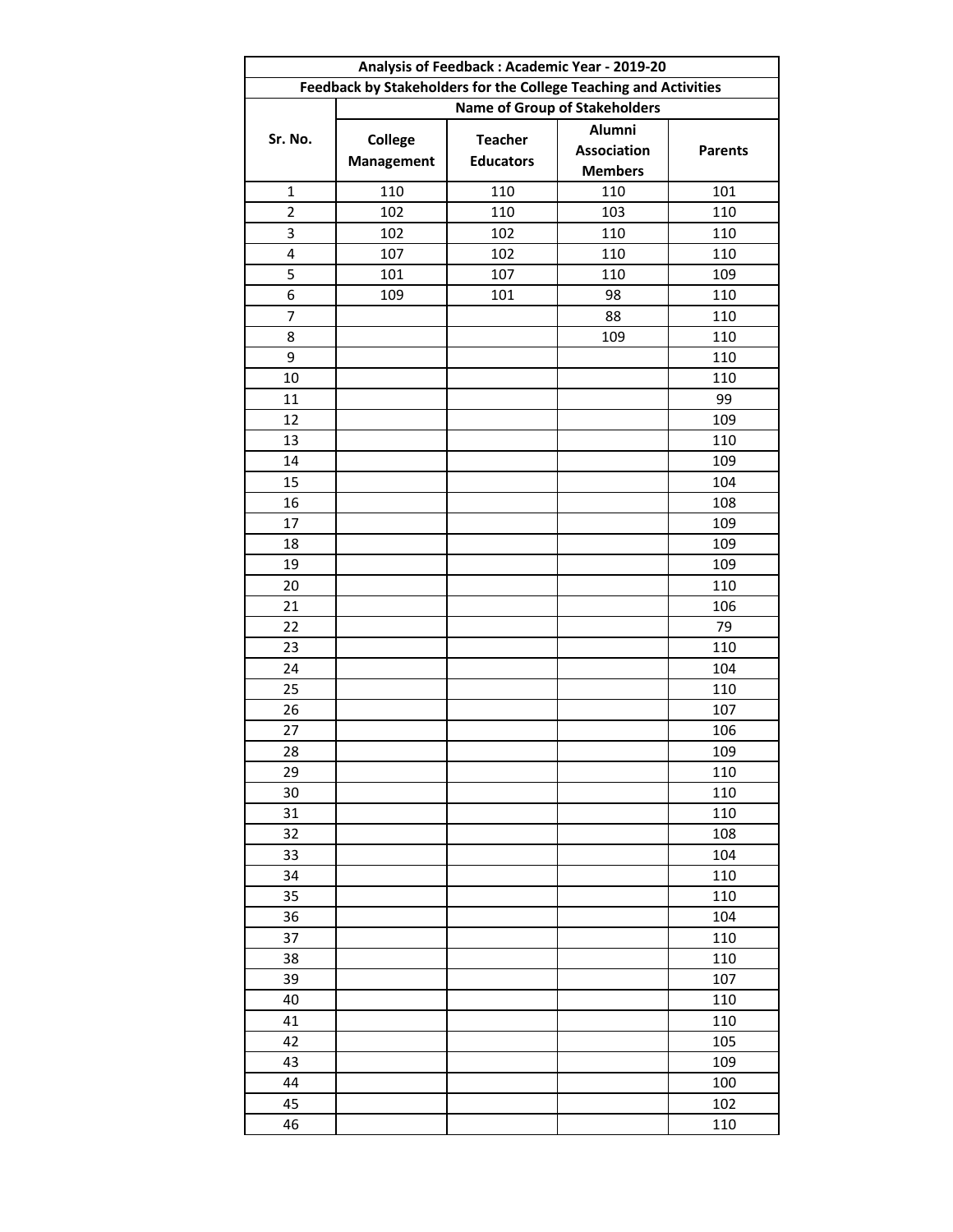| 47               |                       |                       |                       | 110                   |
|------------------|-----------------------|-----------------------|-----------------------|-----------------------|
| 48               |                       |                       |                       | 82                    |
| 49               |                       |                       |                       | 87                    |
| N                | 6                     | 6                     | 8                     | 49                    |
| <b>Sum</b>       | 631                   | 632                   | 838                   | 5215                  |
| Mean             | 105.17                | 105.33                | 104.75                | 106.43                |
| <b>SD</b>        | 3.97                  | 4.18                  | 8.08                  | 6.85                  |
| SD <sup>2</sup>  | 15.77                 | 17.47                 | 65.36                 | 46.88                 |
| $Q_1$            | 102                   | 102                   | 101.75                | 106                   |
| $\mathbf{Q}_3$   | 108.5                 | 109.25                | 110                   | 110                   |
| Q                | 3.25                  | 3.625                 | 4.125                 | $\overline{2}$        |
| <b>Max</b>       | 110                   | 110                   | 110                   | 110                   |
| Min              | 101                   | 101                   | 88                    | 79                    |
| <b>Median</b>    | 104.5                 | 104.5                 | 109.5                 | 109                   |
| Percentage       | 95.61                 | 95.76                 | 95.23                 | 96.75                 |
| Avarage<br>Grade | A                     | A                     | A                     | A                     |
| <b>Result</b>    | <b>Very Excellent</b> | <b>Very Excellent</b> | <b>Very Excellent</b> | <b>Very Excellent</b> |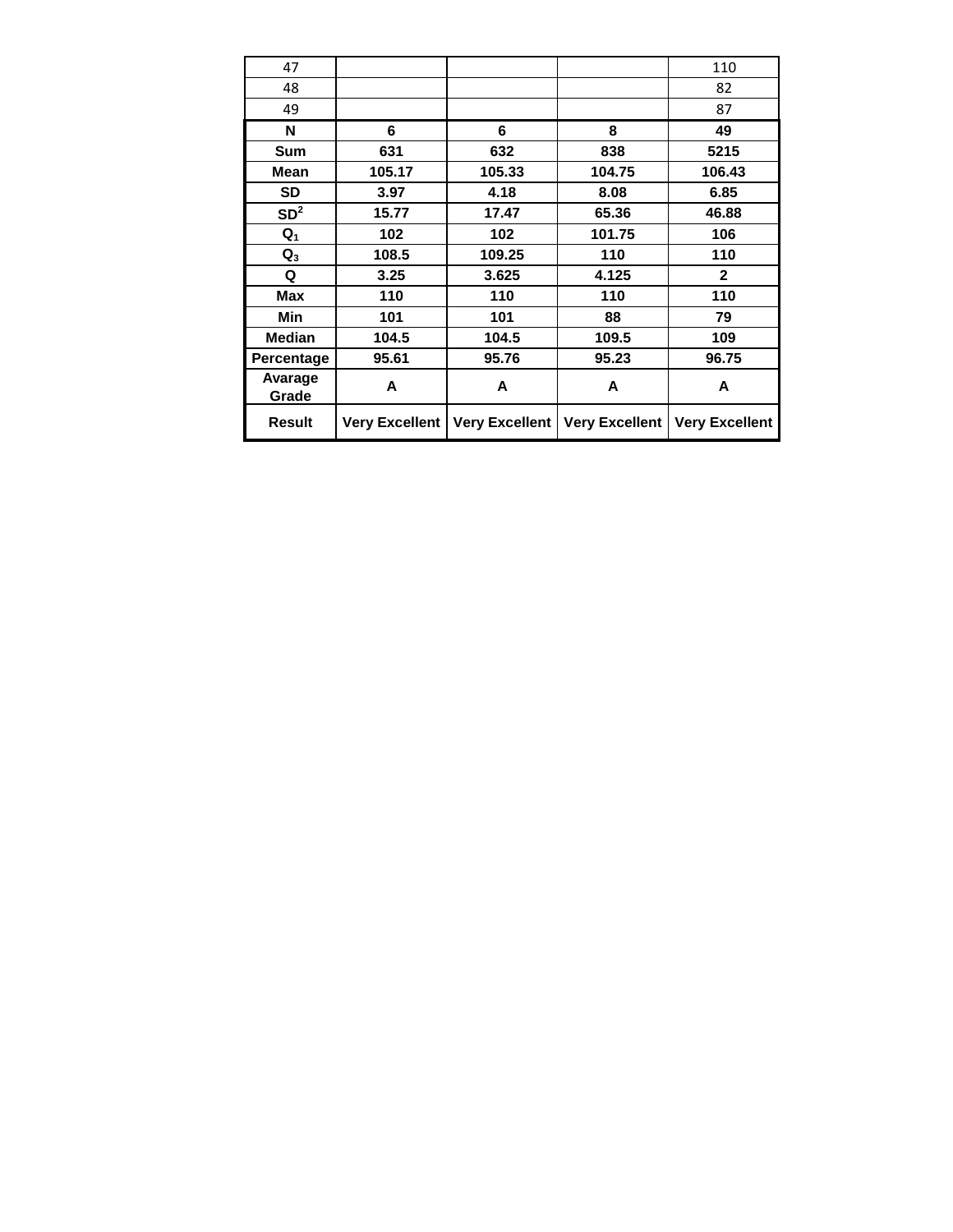|            | <b>Explanaton of Grading</b> |            |                    |                                                          |                    |                                        |       |  |
|------------|------------------------------|------------|--------------------|----------------------------------------------------------|--------------------|----------------------------------------|-------|--|
| Out of 100 | <b>Out of 660</b>            | Out of 880 | <b>Out of 1225</b> | <b>Out of 1470</b>                                       | <b>Out of 2940</b> | <b>Out of 3300</b>                     | Grade |  |
| 80 to 100  | 528 to 660                   | 704 to 880 |                    | 980 to 1225   1176 to 1470   2352 to 2940   2640 to 3300 |                    |                                        | A     |  |
| 65 to 79   | 429 to 527                   | 572 to 703 | 796 to 979         |                                                          |                    | 956 to 1175 11911 to 2351 2145 to 2639 | B     |  |
| 50 to 64   | 330 to 428                   | 440 to 571 | 613 to 795         | 735 to 955                                               |                    | 1470 to 1910 1650 to 2144              | C     |  |
| 35 to 49   | 231 to 329                   | 308 to 439 | 429 to 612         | 515 to 734                                               |                    | 1029 to 1469 1155 to 1649              | D     |  |
| 0 to 35    | 0 to 230                     | 0 to 307   | 0 to 428           | 0 to 514                                                 | 0 to 1028          | 0 to 1154                              | Е     |  |

**Analysis of Feedback : Academic Year - 2019-20**